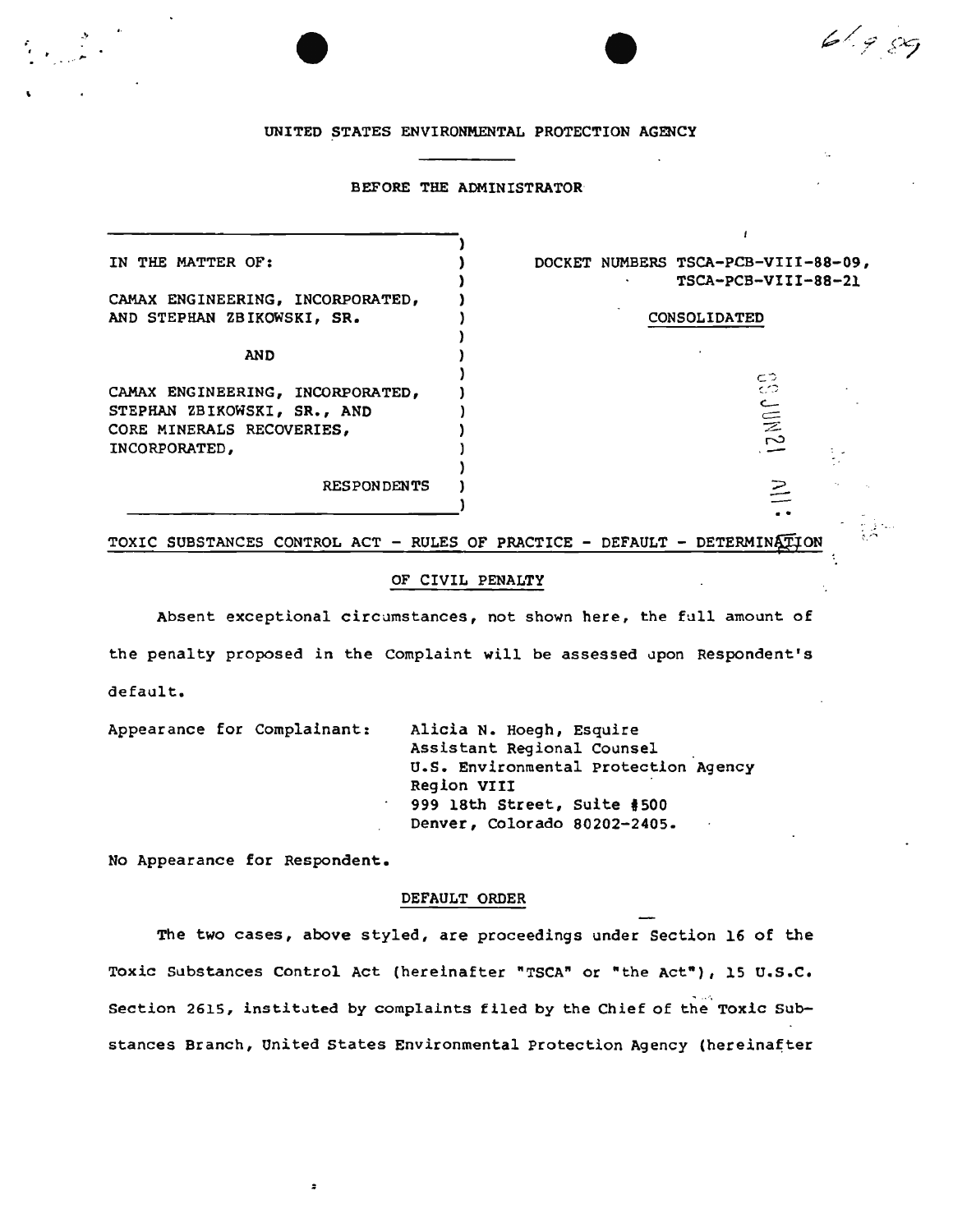"EPA" or "the Agency"), Region VIII, dated March 7, 1988, and June 16, 1988, respectively, both of which were served on named Respondents by Certified Mail, Return Receipt Requested. Respondents Camax Engineering, Inc. and Sephen Zbikowski, Sr. filed their timely Answers to said Complaints by their attorney, Louis A. Morrone. The Answer of Respondent Core Minerals Recoveries, Inc. was filed on September 8, 1988, by the same attorney. The said matters were referred, respectively, to the undersigned by Orders dated May 2, 1988, and July 22, 1988. A prehearing letter in the first-styled case was issued on May 3, 1988, requiring the parties to submit specified information by June 24, 1988. In the second case, above-styled, a prehearing letter was issued on August 2, 1988, requiring the parties to submit specified information on or before October 11, 1988, which dates were subsequently extended for both cases to October 28, 1988. On August 8, 1988, Complainant's Motion to Consolidate subject cases was granted. Complainant timely filed its prehearing exchange on October 28, 1988, and also filed supplemental information on November 2, 1988. On October 28, 1988, Louis A. Morrone, attorney for the subject Respondents, filed his Notice of Withdrawal as Counsel for the Respondents. On or about November 21, 1988, Morrone filed his Re-Entry of Appearance and a Motion for Continuance of subject Consoliproceedings then scheduled to be heard on December 7, 1988. Subsequently, said requested hearing was scheduled to be heard in Denver, Colorado, on May 18, 1989, and the parties were authorized and directed to amend or update their respective prehearing exchanges on or before April 24, 1989. On April 17, 1989, said Louis A. Morrone, as Counsel for named Respondents

-2-

 $\overline{\bullet}$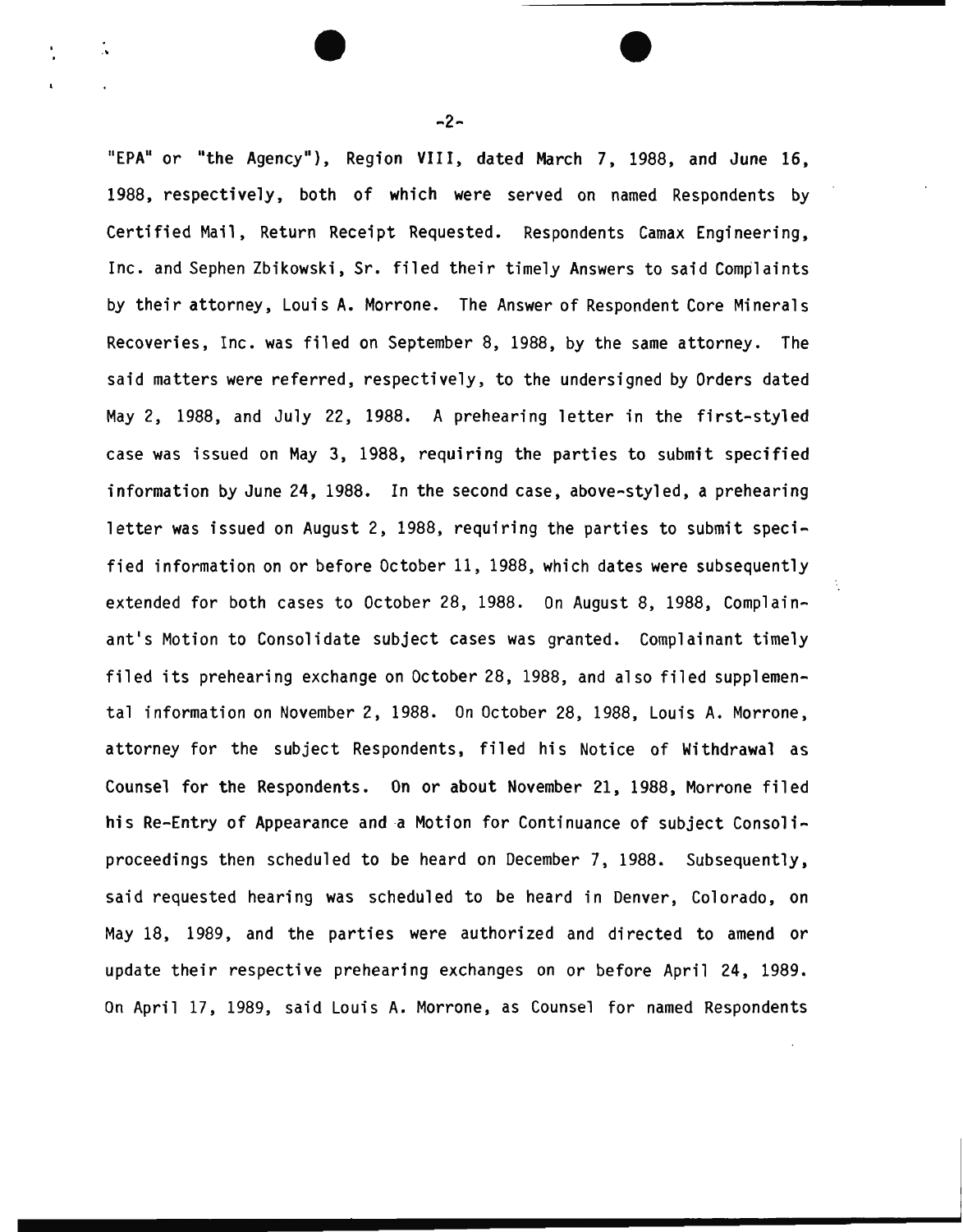in both cases, filed his SECOND NOTICE OF WITHDRAWAL, with certificate attached signifying that he had notified each of the Respondents, as follows:

- TO: Camax Engineering, Inc. Stephen Zbikowski, Sr. Core Minerals Recoveries, Inc.:
	- 1. The within matter is set for a hearing before the Administrative Law Judge on May 18, 1989, at 9:30 a.m. in Denver, Colorado. This is a hearing upon the merits of the case and is a hearing upon whether the alleged violations have occurred and imposition of a penalty. You or your representatives or both of you must be present at the hearing or you will be in default in the matter.
	- 2. A pre-hearing exchange of documents should be accomplished as soon as possible.
	- 3. You may pick up a full copy of your file at any time at my office.
	- 4. Do not disregard this notice as failure to regard it and take prompt action in the matter could result in serious legal consequences.

{Signed) Louis A. Morrone, #4554 Attorney at Law 7400 E. Arapahoe, Suite L 100 Englewood, CO 80112 303/796-9455.

Although Complainant timely complied with said prehearing Order, Respondents have at all times failed and refused to furnish the prehearing information required by my directives and prehearing Order, or make any response thereto. This failure constitutes a default within the meaning of 40 C.F.R.  $22.17(a)(2)$  - Rules of Practice - and an admission of the facts alleged in subject Complaints.

Based upon the allegations in the said Complaints and the exhibits submitted by Complainant in its prehearing exchange, including PCB Proposed Penalty Calculations, attached hereto as Attachments A & B, I make the following: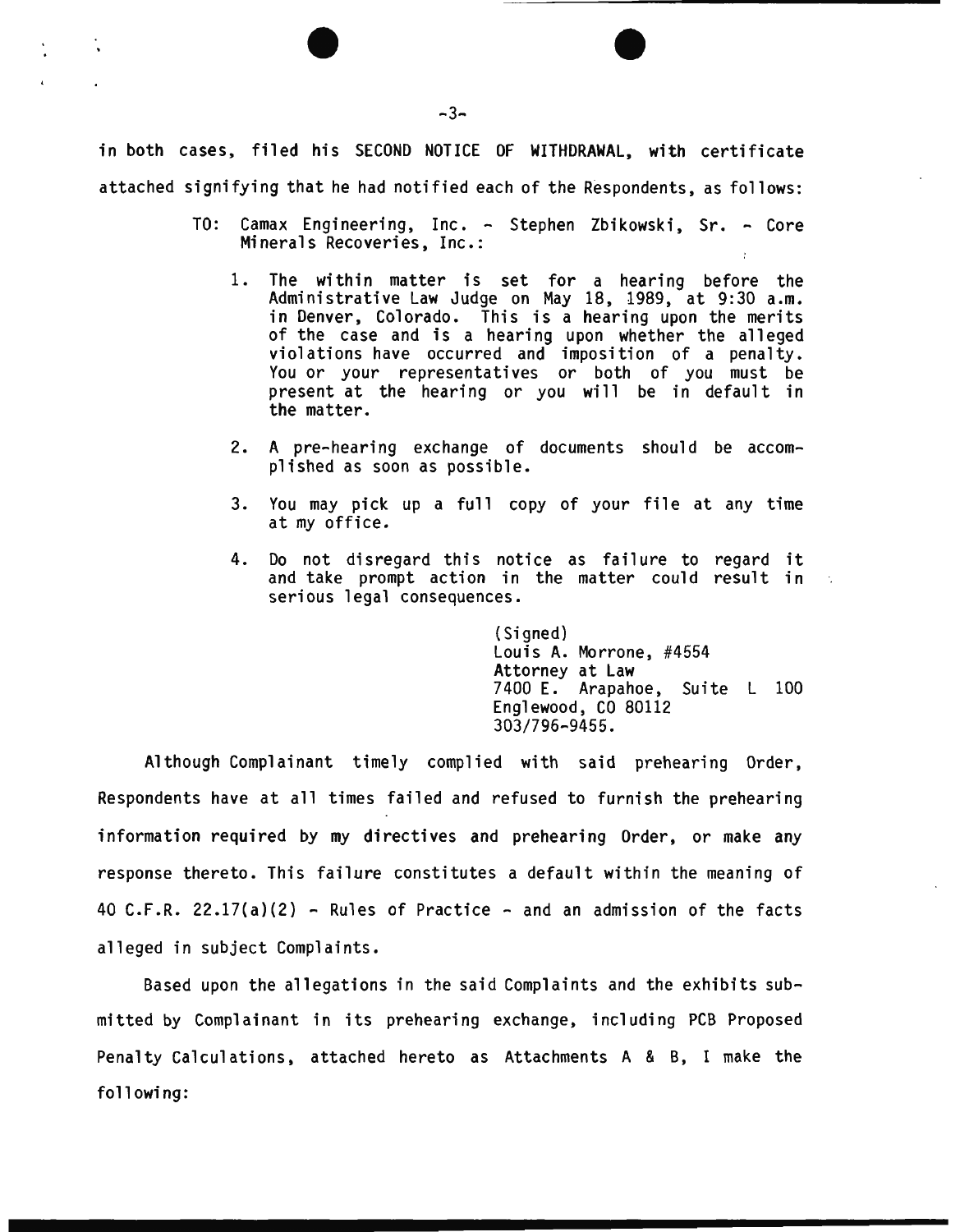FINDINGS OF FACT

1. EPA has jurisdiction in subject proceedings pursuant to Section 16 of TSCA, 15 U.S.C. §2615.

2. Respondents Camax Engineering, Inc. (hereinafter "Camax"), a Colorado corporation, Stephen Zbikowski, Sr. (hereinafter "Zbikowski"), President of Camax and Core Minerals Recoveries, Inc. (hereinafter "Core"), a Colorado corporation, are "persons" as that term is defined in 40 C.F.R. §761.3 and thus subject to regulation.

3. Respondents Camax and Zbikowski were, at all relevant times, the owners and operators of a facility at 8356 Syracuse, Commerce City, Colorado, used for the storage of "PCBs and PCB items".

4. EPA Inspectors, on November 6, 1986, inspected Respondents' said facility, with the consent of Respondents, and then and there observed and determined that 34 capacitors stored in said facililty were leaking fluid with a concentration of PCBs exceeding 50 parts per million (hereinafter "ppm") as a result of actions of Respondents Camax and Zbikowski in puncturing the terminal ends of said capacitors. The EPA Inspectors further observed that seven of said capacitors were without terminal ends, exposing PCB-saturated cardboard to the environment.

5. Said inspection on November 6, 1986, further revealed that Respondents' PCB storage for disposal facility was not constructed with continuous curbing at least six inches in height.

6. Said inspection on November 6, 1986, revealed that 34 PCB Large High Voltage Pyranol capacitors and the storage area at Respondents' storage for disposal facility were not marked according to the format described at

# $\overline{\bullet}$ -4-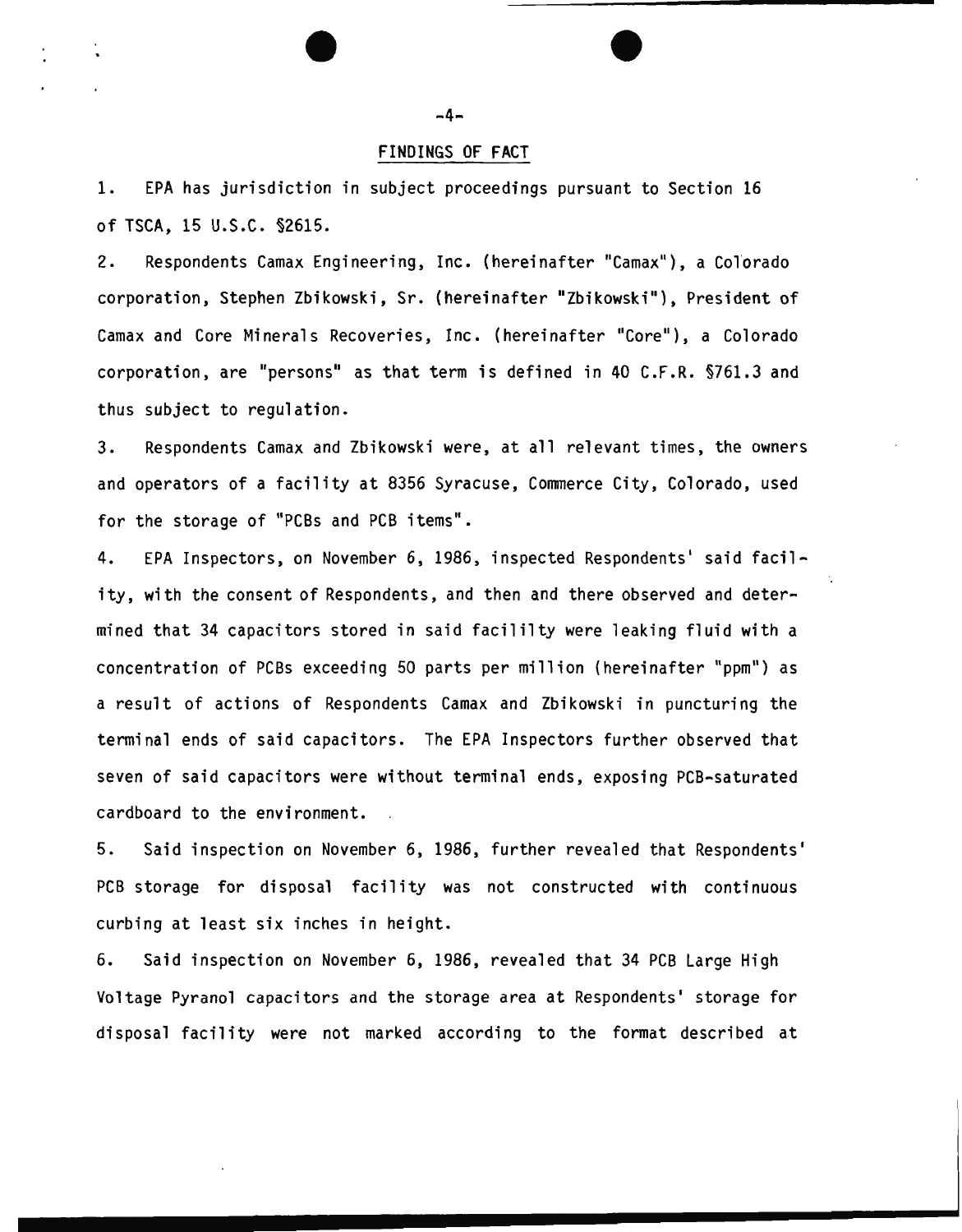40 C.F.R. §761.45, as required by 40 C.F.R. §761.40, and that said stored capacitors were not dated as required by 40 C.F.R. §761.65.

7. Camax and Zbikowski were, at all times relevant hereto, the owners of 34 large capacitors stored at Core, a facility located at 9985 East 104th Avenue, Henderson, Colorado, and used for the storage for disposal of "PCBs" and "PCB items". Said Henderson facility was inspected on April 15, 1988, by EPA Inspector D.W. Bench after Notices of Inspection and Confidentiality were issued to Respondents' representatives. Said inspector observed that said 34 large PCB capacitors (Finding 4, supra) were stored in the yard behind Respondents' warehouse in a marked open tub made of 1/4" steel with outside dimensions of  $48'' \times 121'' \times 22''$  (depth), which tub (and capacitors) were partially covered with black plastic. The tub contained nine inches of water and the capacitors were partially submerged. The capacitors were marked and dated November 6, 1986. Thirty-one capacitors were in the tub and three were in an adjacent unmarked 55-gallon drum without a lid. 8. PCB regulations require that PCBs be disposed of by incineration or burial methods specified in 40  $C.F.R.$   $$761.60.$ 

9. PCB regulations at §761.65(a) require that "any PCB article or PCB container stored for disposal after January 1, 1983, shall be removed from storage and disposed of  $\ldots$  within one year from the date when it was first placed in storage." 40 C.F.R.  $$761.65(b)(1)(i)$  requires that PCB storage for disposal facilities be constructed with an adequate roof and walls to prevent rain from reaching said stored PCBs.

10. Said inspection on April 15, 1988, revealed that said 34 PCB capacitors had been stored by Respondents for more than one year and that Respondents'

 $\overline{\bullet}$ -5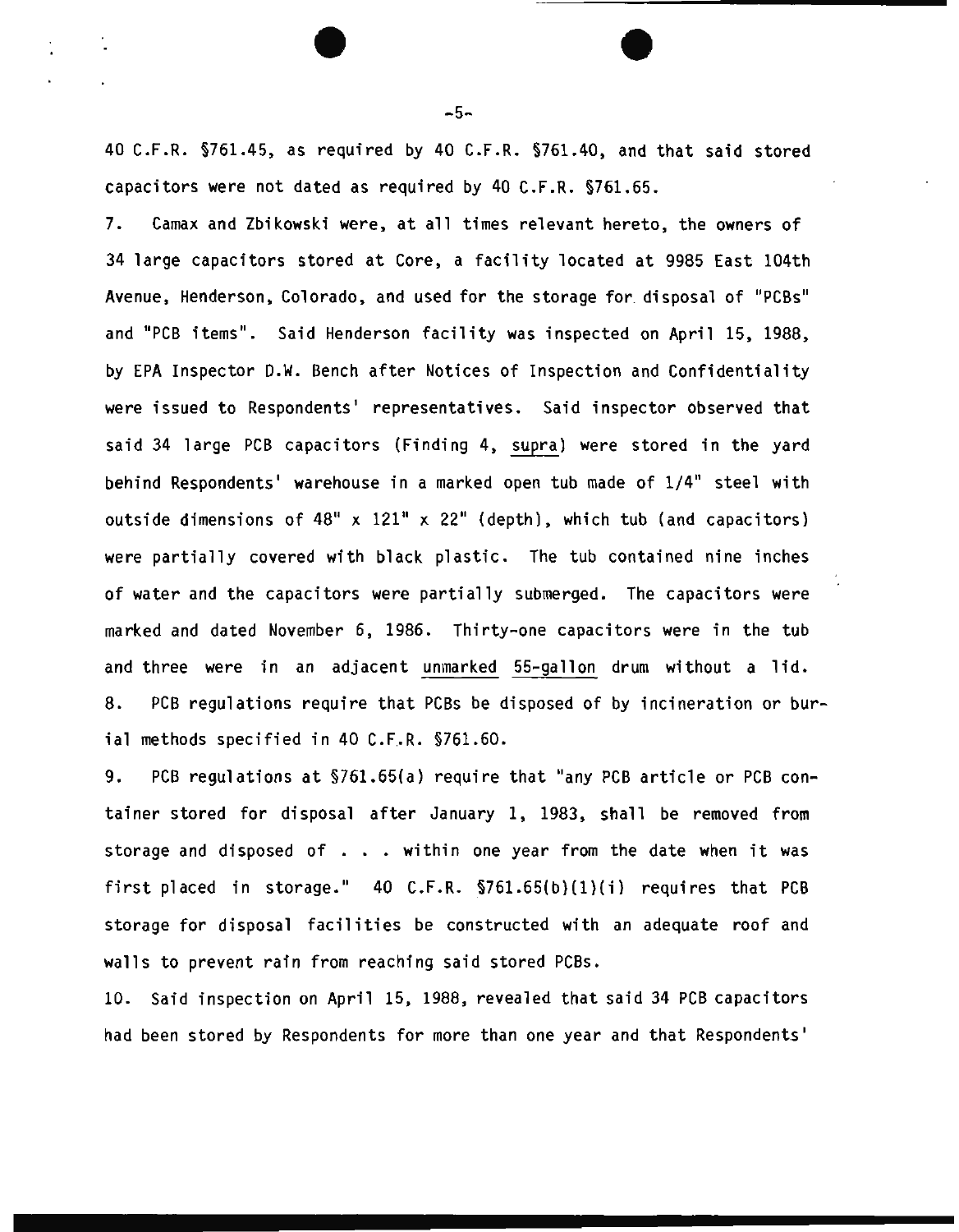PCB storage facility was not equipped with roof and walls as described in Finding 9, supra.

# CONCLUSIONS OF LAW

## TSCA-PCB-VIII-88-09

1. Failure to properly dispose of leaking PCBs and cardboard saturated with PCBs as revealed by said inspection on November 6, 1986, and as described in Finding 4, supra, violated 40 C.F.R. §761.60 and Section 15 of TSCA, 15 u.s.c. §2614 (the Act), for which violation the assessment of a civil penalty in the sum of \$5,000 is appropriate (Count 1).

2. Failure to equip its PCB storage facility with curbing as required by 40 C.F.R. §761.65 (Finding 5, supra) constitutes a violation of the Act, for which the assessment of a civil penalty in the sum of \$1,500 is appropriate (Count II).

3. Respondents' failure to properly mark capacitors and storage for disposal area (Finding 6, supra) is a violation of 40 C.F.R. §761.40 and the Act, for which the assessment of a civil penalty in the sum of \$1,500 is appropriate (Count III).

4. Respondents' failure to date the stored capacitors (Finding 6, supra} is a violation of 40 C.F.R. \$761.65 and the Act, for which the assessment of a civil penalty in the sum of \$500 is appropriate (Count IV).

# TSCA-PCB-VIII-88-21

5. Pertinent PCB regulations (40 C.F.R. §761.3) define "disposal" of PCBs to include "spills, leaks and other controlled discharges of PCBs." 6. 40 C.F.R. §761 . 60 requires that PCBs, as defined at 40 C.F.R. §761.3, be disposed of by incineration or by burial methods specified in the regulations, and Respondents Camax, Zbikowski and Core, by failing to properly

 $\overline{\bullet}$ -6-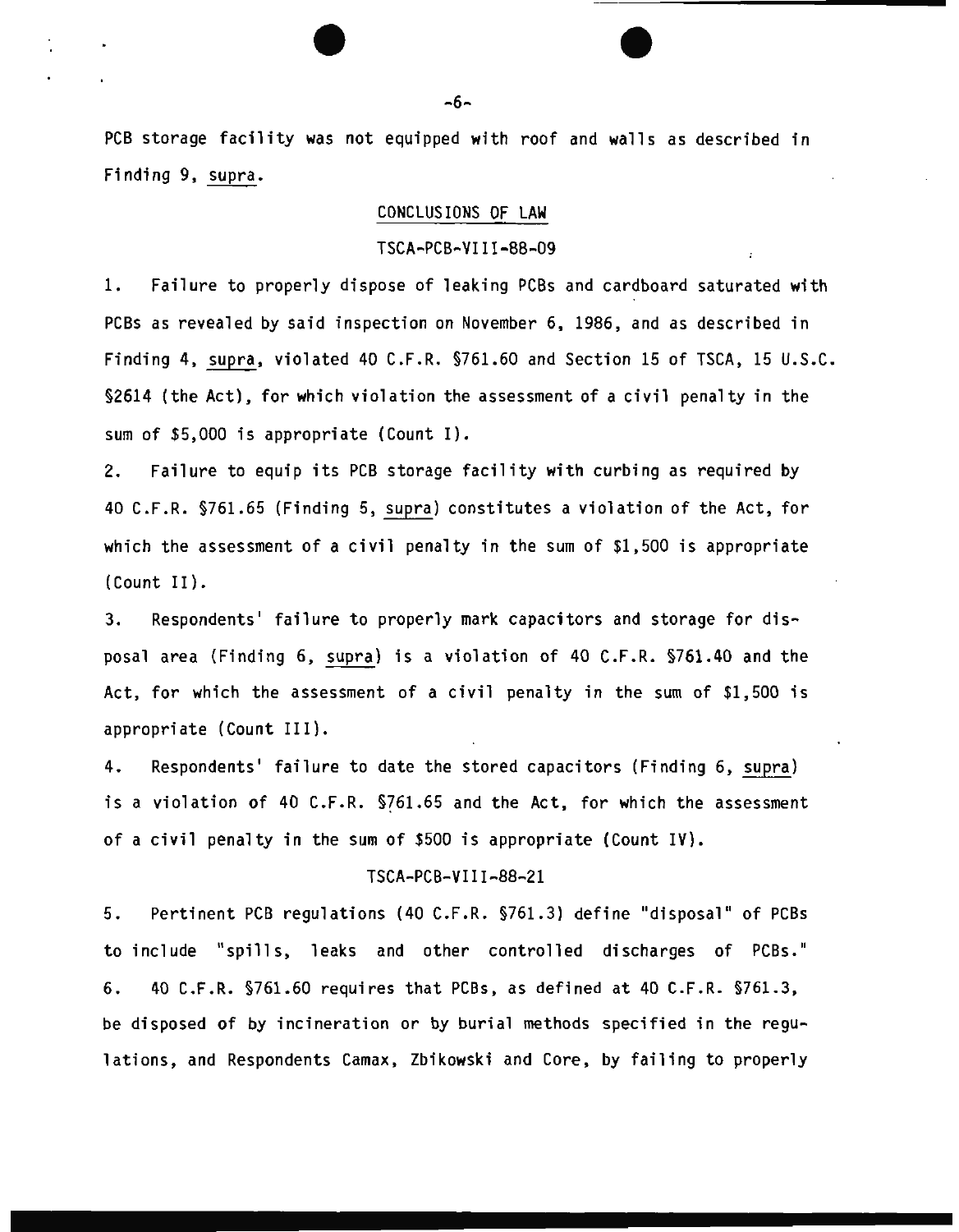dispose of said leaking PCB items and cardboard saturated with PCBs (see Finding 4, supra) but, instead, placing them on the Core facility {Finding 7, supra), violated 40 C.F.R. §761.60 and the Act, for which the assessment of a civil penalty in the sum of \$5,000 is appropriate (Count I).

7. Storage by said Respondents of said 34 PCB capacitors (during the period of November 6, 1986, to April 15, 1988) in an open tub and in a 55-gallon drum without a lid, as observed by Inspector Bench on April 15, 1988, in an area exposed to the elements and without an adequate roof, walls or curbing of at least six inches in height (see Finding 9, supra) violated 40 C.F.R. §761.65 and the Act, for which violation the assessment of a civil penalty in the sum of \$1,500 is appropriate (Count II).

8. Failure of Respondents to mark said 34 capacitors, as illustrated in 40 C.F.R. §761.45, violates 40 C.F.R. §761.40 and the Act, for which assessment of a civil penalty, in the sum of \$1,500 is appropriate (Count III).

# DISCUSSION

The Rules of Practice, 40 C.F.R. §22.17(a)(2), provtde that (Respondents) may be found to be in default after motion or sua sponte, upon failure to comply with a prehearing or hearing order and that the defaults of Respondent are admissions of all facts alleged in the Complaint and, where a Complaint is for the assessment of a civil penalty, as here, the penalty proposed in the Complaint shall become due and payable by Respondent(s) without further proceedings sixty (60) days after a final order issued upon default.

The willful failure of Respondents to comply with the orders issued in this proceeding is aptly demonstrated by the record as set forth, supra, pages 1 and 2. The record further indicates that Respondents also failed

 $\bullet$ -7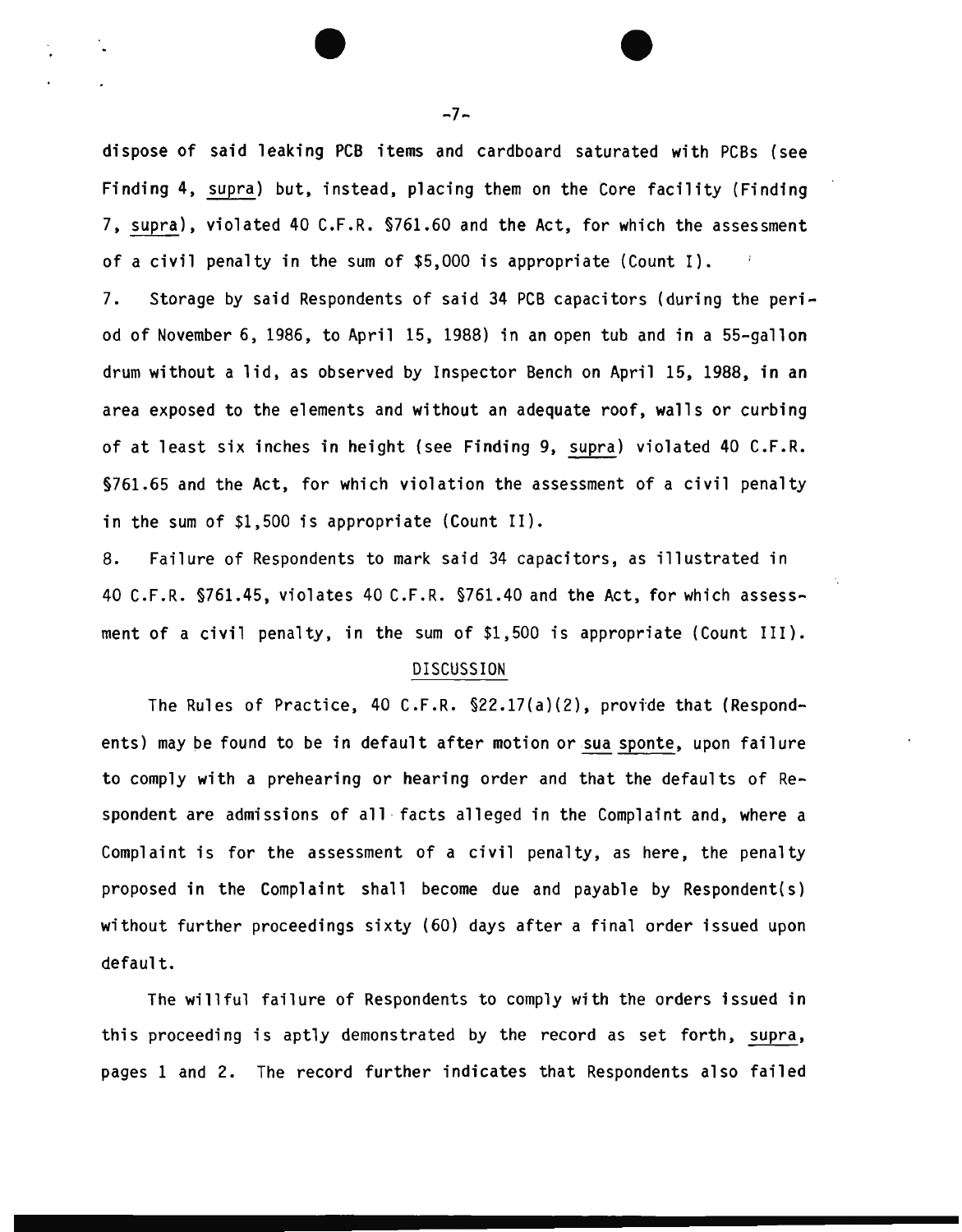to cooperate with their attorney, who twice withdrew as counsel, and who, on the eve of the hearing scheduled for May 18, 1989, rendered an affidavit that he was certain Respondents would not appear at said hearing, although he had warned them by notice (set out, supra, page 3), that failure to so appear "could result in serious legal consequences."

The PCB Proposed Penalty Calculations, Attachments A and B to this decision, certify that each penalty amount proposed was calculated in accordance with the PCB Penalty Policy, 45 F.R. 59770-59783, September 10, 1980, and the provision in the Act for the Assessment of Civil Penalties, 15 u.s.c. §2615.

The full amount of the penalties proposed in the cases hereinabove styled is determined to be appropriate and will be assessed against the Respondents.

# ORDER 1/

1. Pursuant to and in accordance with 40 C.F.R. §22.17(a) and Section 16(a) of the Act, 15 U.S.C. §2615(a), a penalty in the total sum of \$8,500 is hereby assessed against Camax Engineering, Inc., a Colorado corporation, and Stephen Zbikowski, Sr. (also referred to as Stephan Zbikowski, Sr.), to be borne by them jointly and severally, for violation of the Toxic Substances Control Act (TSCA), as charged in Complaint No. TSCA-PCB-VIII-88-09.

 $\bullet$ 

In accordance with Rule 22.17(b) (40 C.F.R. Part 22), this Default Order constitutes an Initial Decision which, unless appealed in accordance with Rule 22.30 or unless the Administrator elects sua sponte to review the same as therein provided, will become the Final Order of the Administrator in accordance with Rule 22.27(c).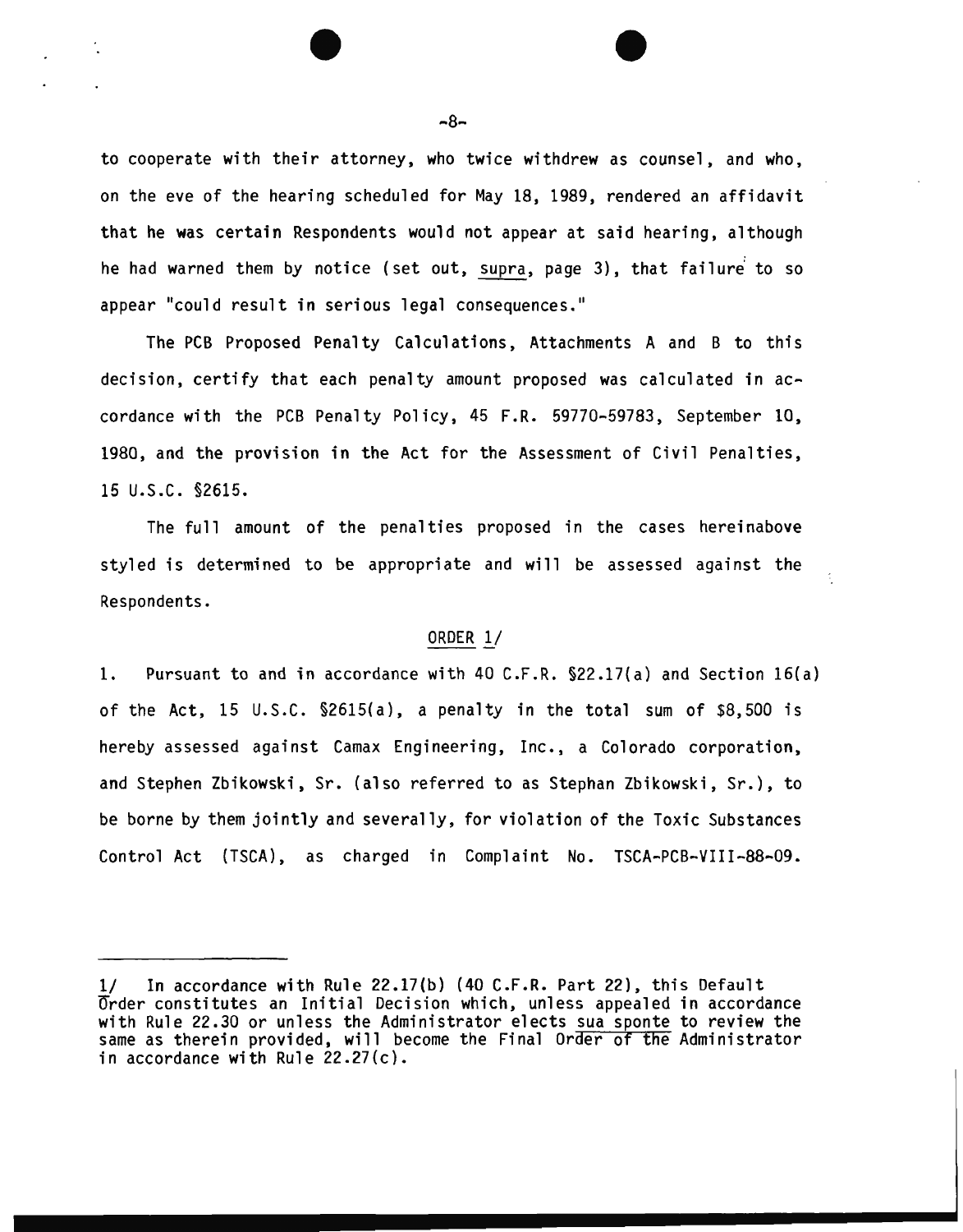2. Pursuant to and in accordance with 40 C.F.R. §22.17(a) and Section l6(a) of the Act, 15 u.s.c. §2615 (a), a penalty in the total sum of \$8,000 is hereby assessed against Camax Engineering, Inc., a Colorado corporation, Stephen Zbikowski, Sr. {also referred to as Stephan Zbikowski, Sr.), and Core Minerals Recoveries, Inc., a Colorado corporation, to be borne by them jointly and severally, for violation of the Toxic Substances Control Act (TSCA), as charged in Complaint No. TSCA-PCB-VIIl-88-21.

3. Payment of said pena1ties, in the amounts hereinabove assessed, shall be made by submitting a Cashier's or Certified Check payable to the Treasurer of the United States, within 60 days of receipt of this Order, to the following address:

> U.S. EPA, Region VIII (Regional Hearing Clerk) P.O. Box 360859M Pittsburgh, PA 15251.

DATED: June 19, 1989

÷.

Marvin E. Jones Administrative Law Judge

-9-

 $\bullet$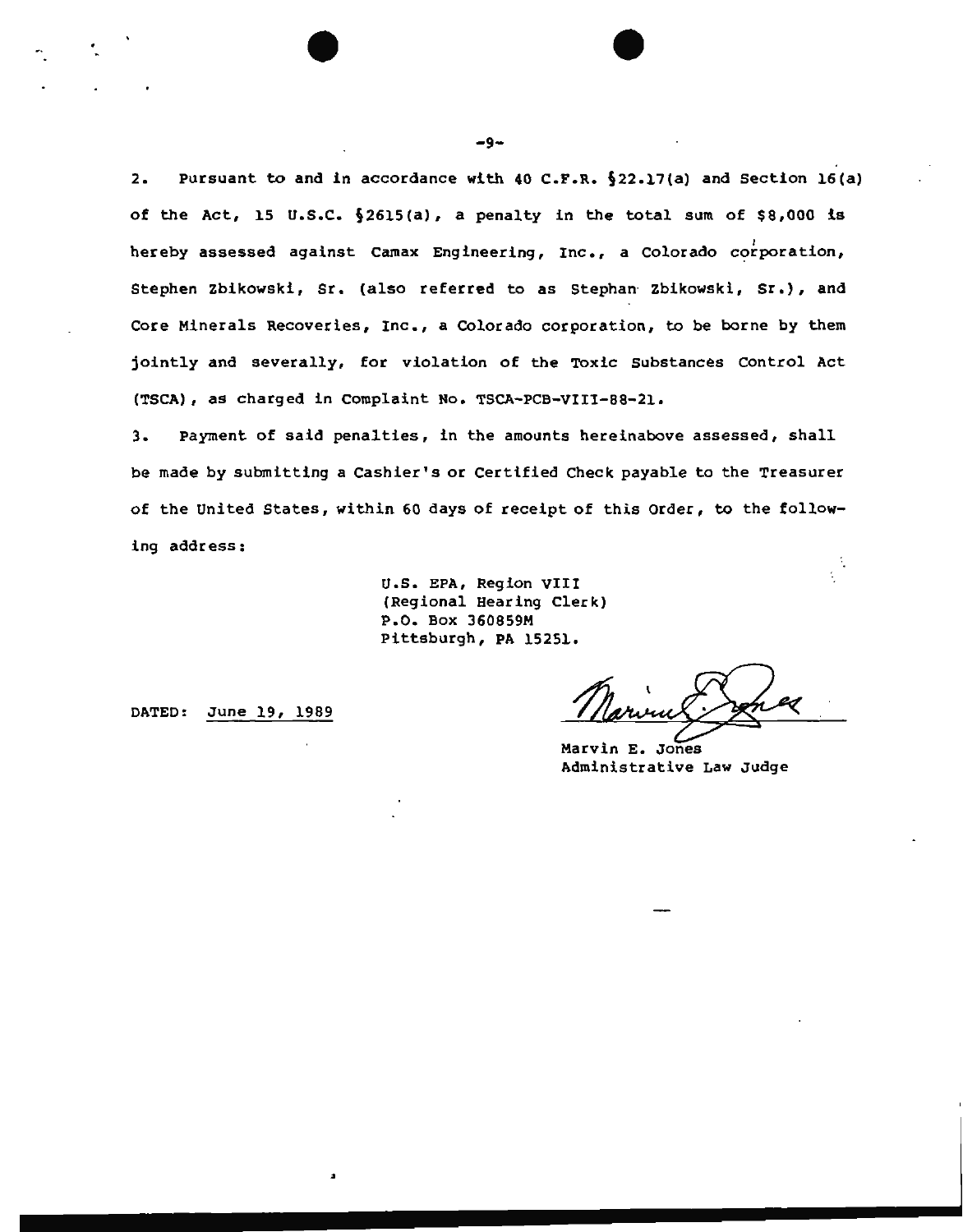# PCB PROPOSED PENALTY CALCULATION .

 $\bullet$ 

RESPONDENT: CAMAX ENGINEERING INC., et seq.

··-

DOCKET NO. TSCA-PCB-VIII-88-09

!NS?ECTION DATE: November 6, 1986

The undersigned hereby certifies that each proposed penalty described below is calculated in accordance with the GUIDANCE FOR THE ASSESSMENT OF CIVIL PENALTIES UNDER SECTION 16 OF THE TOXIC SUBSTANCES CONTROL ACT; PCB PENALTY POLICY, 45 Fed. Reg. 59770 -59783 (September 10, 1980), or subsequent modifying guidance issued by EPA.

Under the policy, to determine the amount of the penalty the Administrator shall consider the appropriateness of such penalty to the size of the business of the person charged, the effect on the person's ability to continue in the business and the gravity of the violation.

The proposed penalty for the violation alleged in this case is as follows:

Count I - Improper Disposal (Leaking capacitors)

Extent: Minor Circumstance: Level 1

Total: \$5,000.00

Count II - Improper storage (no curb for storage for disposal area)

> Extent: Minor Circumstances: Level 3

Total: \$1,500.00

Count III-Failure to Mark Capacitors and Storage Area

> Extent: Circumstances: Minor Level 3

\$1,500.00

\$500.00

Count IV - Failure to Date Stored Capacitor

Total:

Extent: Circumstances: Minor Level 5

Total:

 $Arrachtment -  $A^4$  - p.1$ 

ŧ.

Complainant's Ex.  $11 \cdot$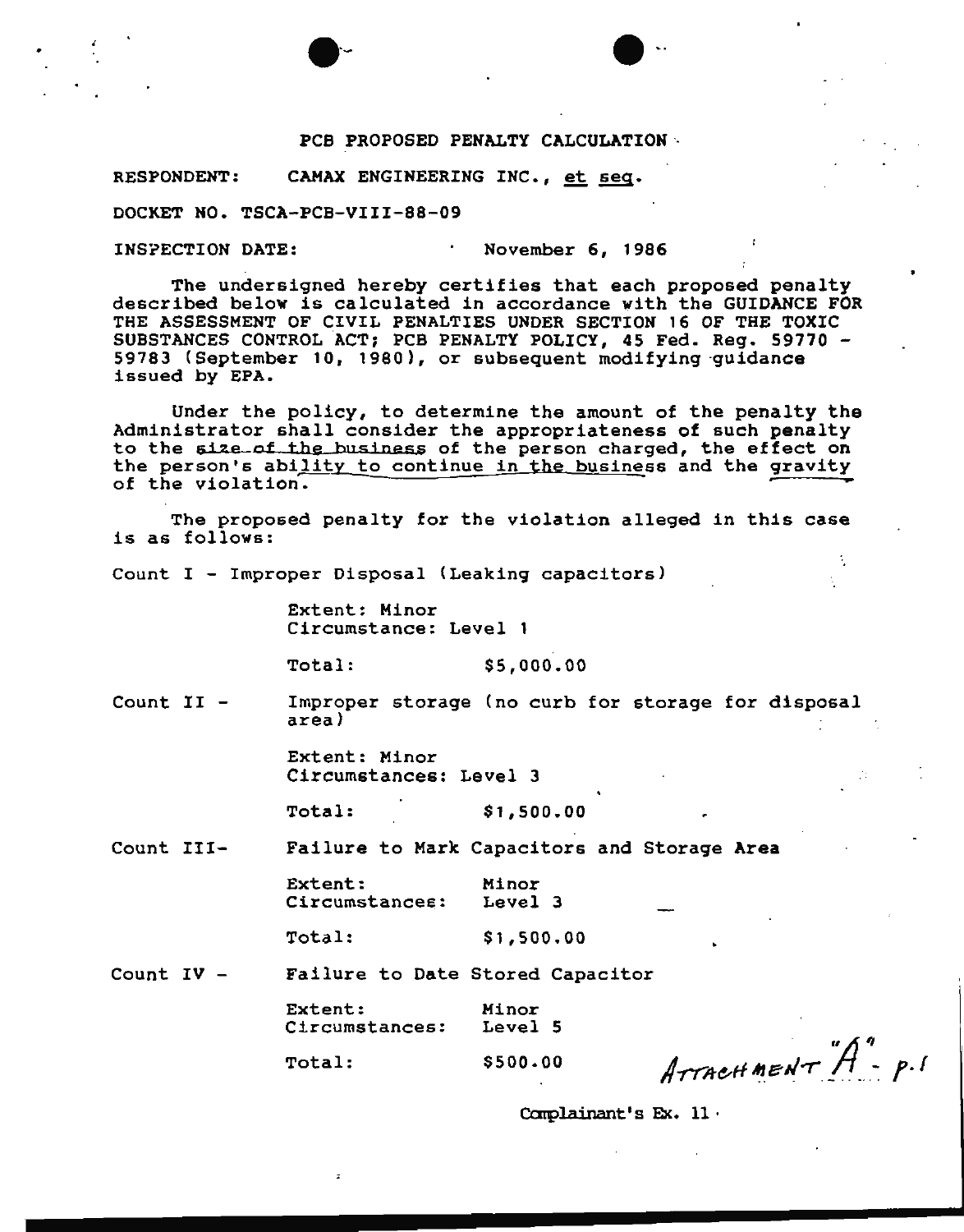Total proposed penalty: \$8,SOO.OQ.

 $\bullet$   $\overline{\bullet}$ 

*v<sub>L</sub>/-88*<br>Date

W. Harding, Chief Operations Section Toxic Substances Branch U.S.E.P.A. Region VIII

Attacitment A, p.r

٠.

2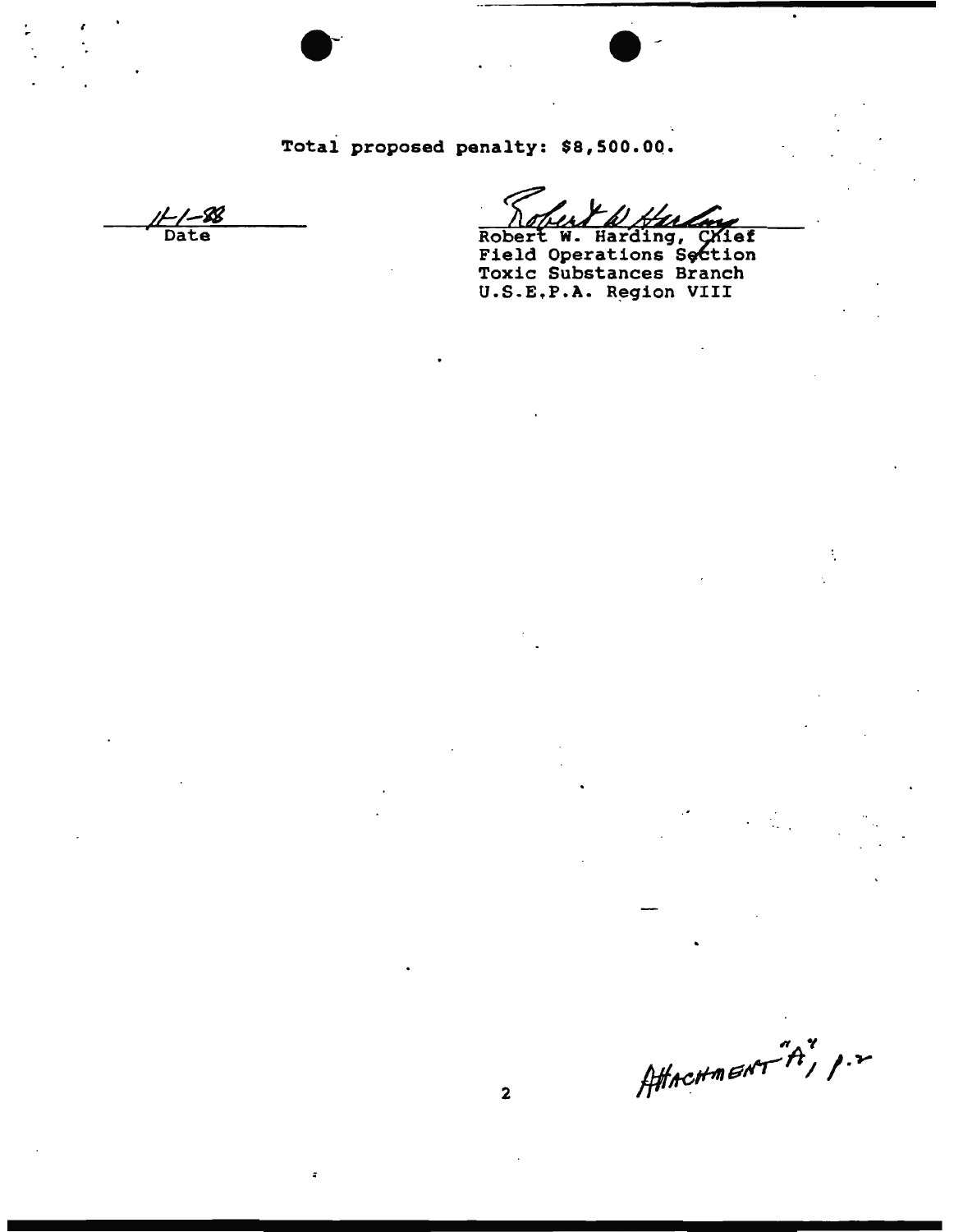# PCB PROPOSED PENALTY CALCULATION .

 $\bullet$ .

RESPONDENT: CAMAX ENGINEERING INC., et seq.

DOCKET NO. TSCA-PCB-VIII-88-21

INSPECTION DATE:  $\Delta \text{pri1 15, 1988}$ 

 $\mathbf{r}$ , r.

The undersigned hereby certifies that each proposed penalty described below is calculated in accordance vith the GUIDANCE FOR THE ASSESSMENT OF CIVIL PENALTIES UNDER SECTION 16 OF THE TOXIC<br>SUBSTANCES CONTROL ACT; PCB PENALTY POLICY, 45 Fed. Reg. 59770 -59783 (September 10, 1980), or subsequent modifying guidance issued by EPA.

Under the policy, to determine the amount of the penalty the Administrator shall consider the appropriateness of such penalty to the size of the business of the person charged, the effect on the person's ability to continue in the business and the gravity of the violation.

The proposed penalty for the violation alleged in this case is as follows:

Count I - Improper Disposal (Leaking capacitors)

Extent: Minor Circumstance: Level 1

Total: \$5,000.00

Count II Improper storage (inadequate roof & walls in disposal area)

> Extent: Minor Circumstances: Level 3

Total: \$1,500.00

Count III - Failure to Hark Capacitors

> Extent: Circumstances: Minor

Level 3

Total:

\$1,500.00

Proposed penalty: \$8,000.00.

ATTACHMENT 'B'

Complainant's Ex. 12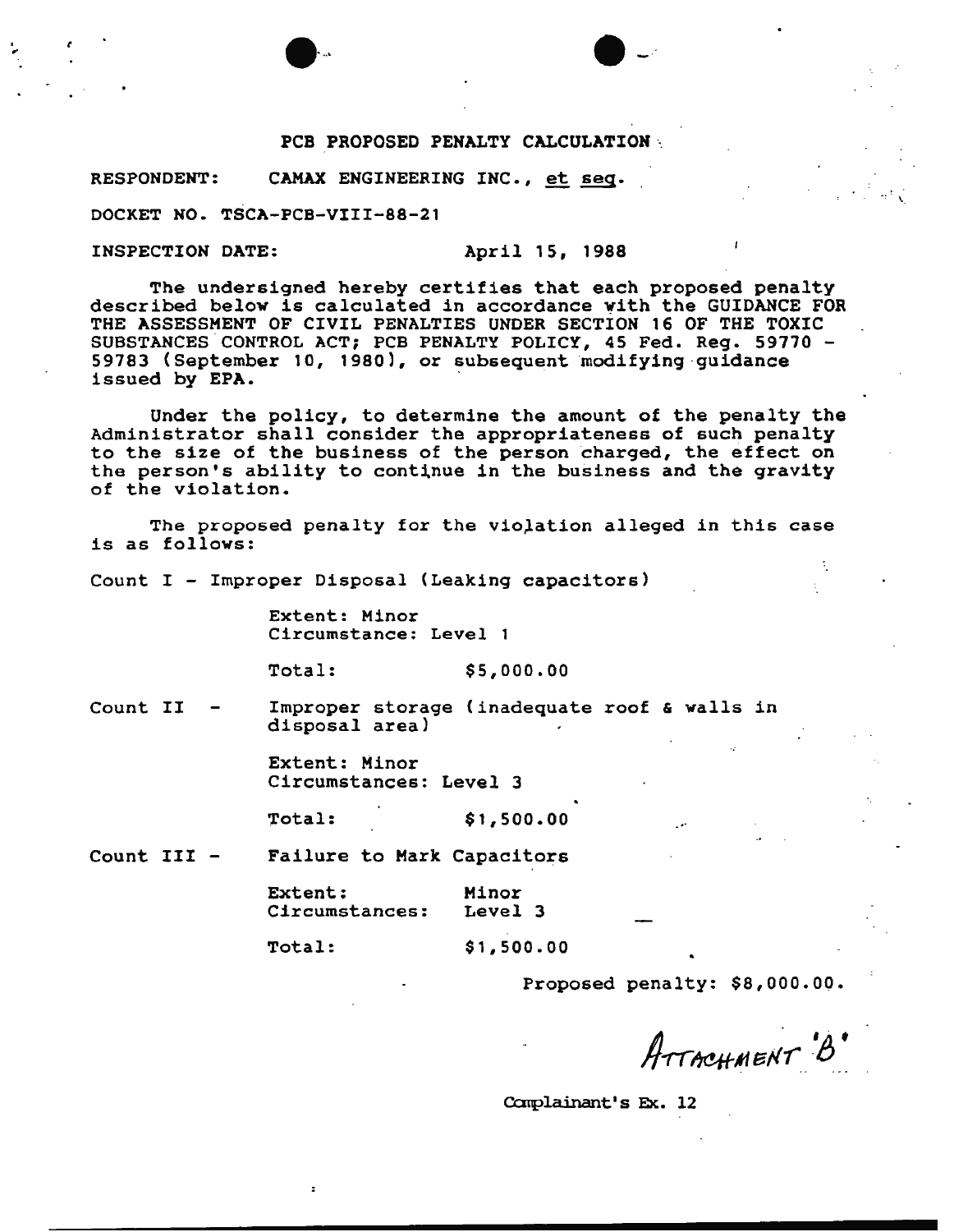$\overline{\bullet}$ 

Robert W. Harding, Chief Field Operations Section Toxic Substances Branch U.S.E.P.A. Region VIII

t,

ATTACHMENT<sup>"</sup>B", p.2

1-1-88

<sup>I</sup>·-·'

2